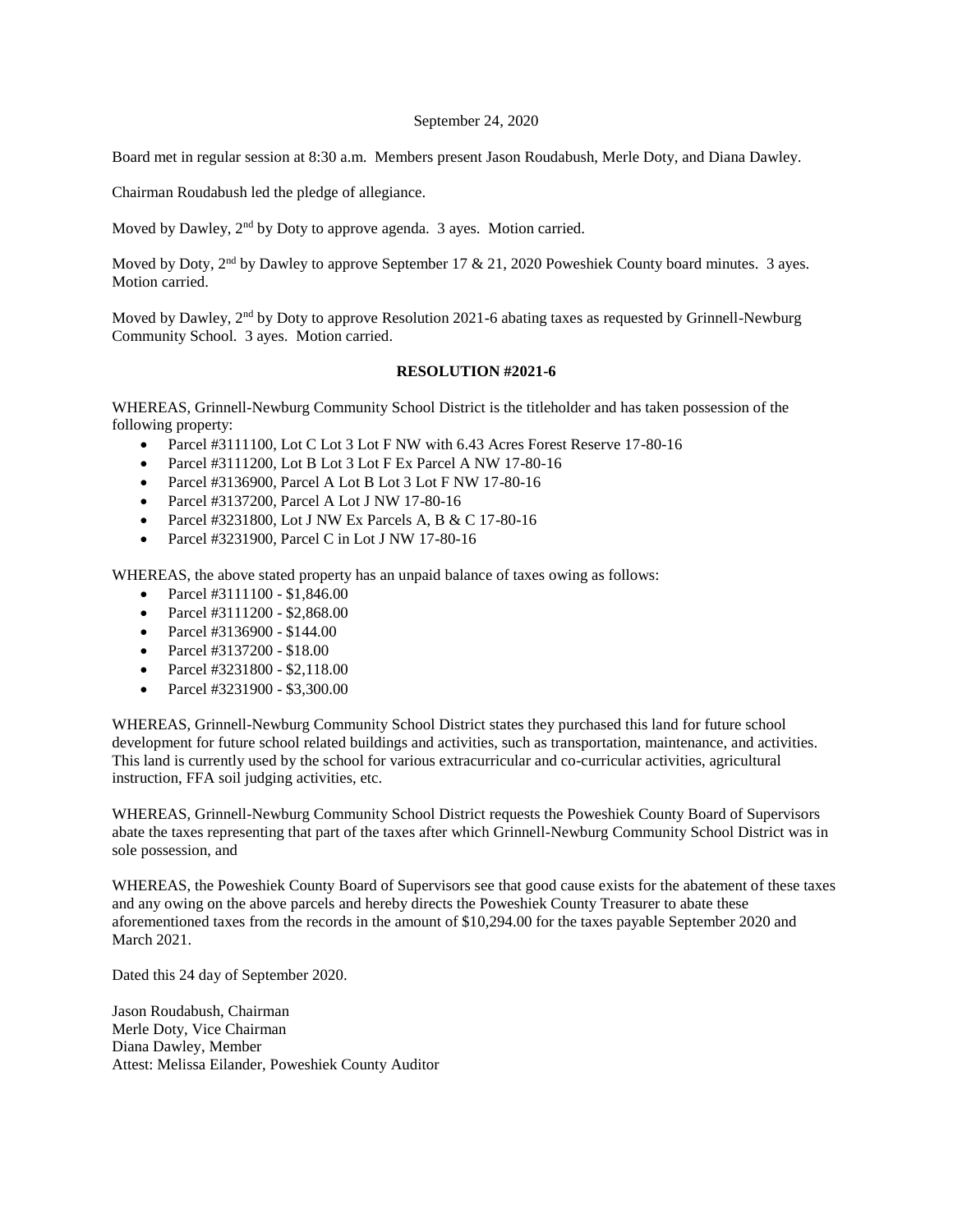Roudabush stated he attended the 911 board meeting this week. Roudabush stated discussion was held to update and replace non-compliant road name signs. Roudabush also stated they discussed proposal for new radio system and updated the supervisors on the proposal information. Dawley stated she would like to know thoughts on this system from Sheriff Kriegel. Board discussed how the county will pay for this system and who will pay for the annual maintenance fees.

8:44 a.m. Terry Pickett, Assistant to the Engineer joined the meeting. Pickett wanted to update the board that the road department will be purchasing two dump truck chassis.

9:23 a.m. Tammy Sutfin & Ashtin Walker, Iowa State Extension Office joined the meeting. Ashtin Walker stated every year they hold a 4H awards ceremony and this year have to change the process of the ceremony due to COVID. Walker inquired if the board would be ok if they used the west courthouse lawn to hold a "drive-thru" award area on October 25. Board indicated they were ok if they set up and utilized a portion of the west lawn area.

Dawley stated she has a CICS region meeting today. Dawley stated there are three counties requesting to become part of the CICS region.

9:46 a.m. Moved by Doty, 2<sup>nd</sup> by Dawley to adjourn. 3 ayes. Motion carried.

\_\_\_\_\_\_\_\_\_\_\_\_\_\_\_\_\_\_\_\_\_\_\_\_\_\_\_\_\_\_\_\_\_\_\_ \_\_\_\_\_\_\_\_\_\_\_\_\_\_\_\_\_\_\_\_\_\_\_\_\_\_\_

Melissa Eilander, Poweshiek County Auditor Jason Roudabush, Chairman

September 28, 2020

Board met in regular session at 8:30 a.m. Members present Jason Roudabush, Merle Doty, and Diana Dawley.

Chairman Roudabush led the pledge of allegiance.

Moved by Doty, 2nd by Dawley to approve agenda. 3 ayes. Motion carried.

Moved by Dawley,  $2<sup>nd</sup>$  by Doty to approve the following claims:

| <b>General Basic</b>                  |       |           |
|---------------------------------------|-------|-----------|
| <b>Advanced Correctional</b>          | Svc   | 3,745.45  |
| <b>Alliant Energy/IPL</b>             | Svc   | 474.12    |
| <b>BTX</b> Iowa Inc                   | Svc   | 225.00    |
| Central Iowa, Detention Center        | Svc   | 457.00    |
| Des Moines Register                   | Svc   | 189.89    |
| Des Moines Stamp Mfg Co               | Goods | 36.65     |
| Dorsey And Whitney LLP                | Svc   | 6,018.58  |
| Ecolah                                | Goods | 580.90    |
| Eichenberger, Matt                    | Reimb | 70.30     |
| Grinnell Regional Public Health       | Svc   | 17,379.90 |
| Hy-Vee Store Inc                      | Goods | 1,898.25  |
| Inforad, Inc.                         | Svc   | 63.00     |
| <b>Iowa Division Of Labor Service</b> | Svc   | 135.00    |
| <b>Iowa One Call</b>                  | Svc   | 26.10     |
| Kloster Funeral Home                  | Me    | 645.00    |
|                                       | Fees  |           |
| Mahaska County Sheriff                | Svc   | 87.50     |
| Mail Services LLC                     | Svc   | 575.37    |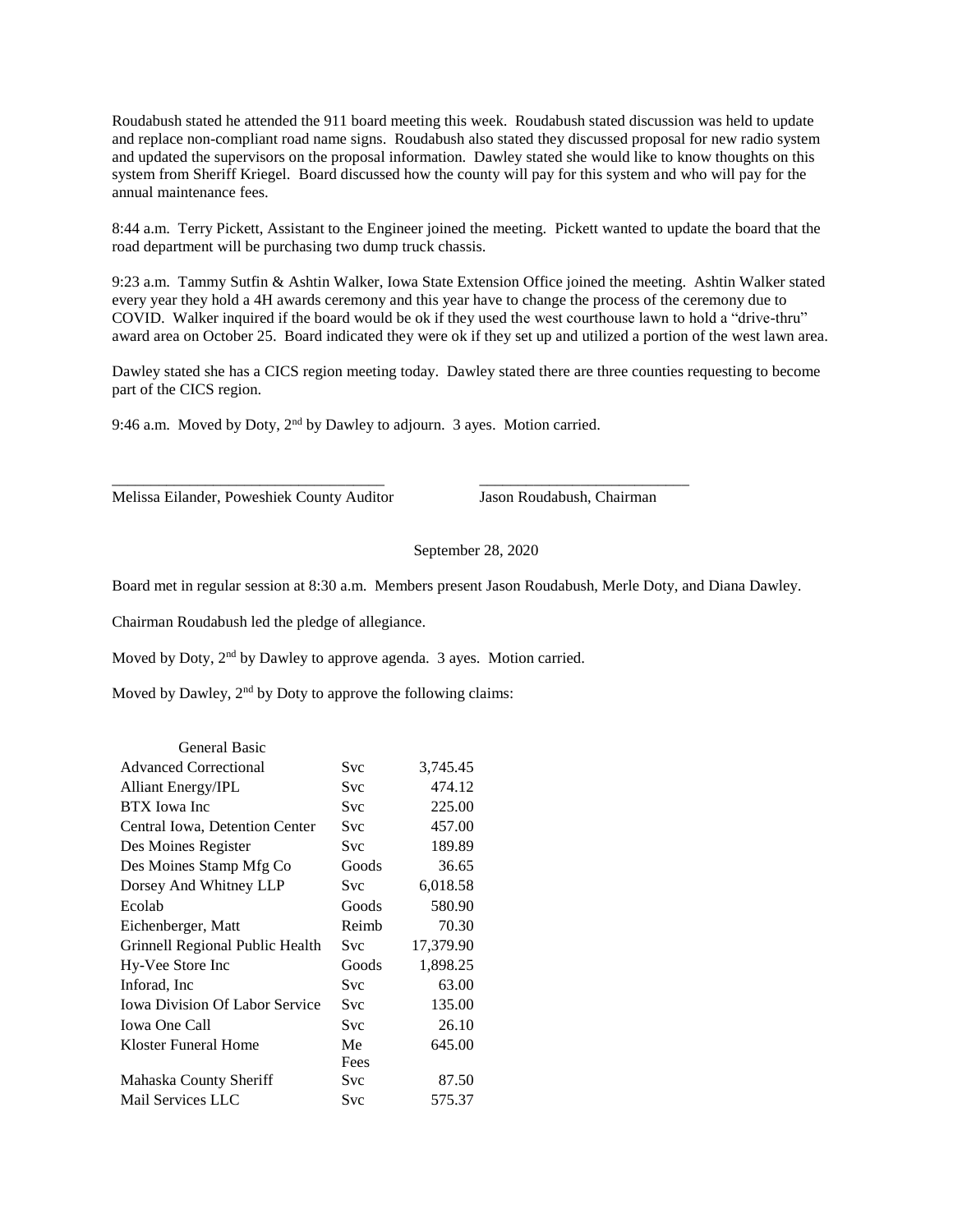| Montezuma State Bank                  | <b>Svc</b> | 27.10      |
|---------------------------------------|------------|------------|
| Pargeon, Gina                         | Reimb      | 8.70       |
| Premier Office Equip/RK Dixon         | Svc        | 47.92      |
| <b>Quill Corporation</b>              | Goods      | 62.69      |
| Ross, Sandy                           | Mil        | 60.98      |
| <b>Smith Funeral Home</b>             | Svc        | 1,290.00   |
| <b>Strat Exe Inc</b>                  | Svc        | 160.00     |
| Victor Oil, Inc.                      | Goods      | 1,545.08   |
| <b>VISA</b>                           | Goods      | 231.93     |
| <b>Windstream Communications</b>      | Svc        | 480.00     |
| Inc                                   |            |            |
| General Supplemental                  |            |            |
| Eilander, Melissa                     | Reimb      | 32.10      |
| Postmaster/US Postal Service          | Goods      | 1,100.00   |
|                                       | Svc        | 47.91      |
| Premier Office Equip/RK Dixon         |            |            |
| <b>Staples Credit Plan</b>            | Goods      | 279.96     |
| <b>Rural Services Basic</b>           |            |            |
| <b>Grinnell Firestone Store</b>       | Svc        | 791.65     |
| <b>Keystone Laboratories</b>          | <b>Svc</b> | 200.50     |
| <b>Oreilly Auto Parts</b>             | Goods      | 70.27      |
| Sayre, Brad                           | Svc        | 300.00     |
| Sinclair Napa                         | Goods      | 11.49      |
| <b>Steve Link Ford</b>                | Goods      | 17,570.00  |
| Vannoy Chevrolet Co                   | Svc        | 74.35      |
| <b>VISA</b>                           | Svc        | 51.00      |
|                                       |            |            |
| Secondary Road                        |            |            |
| <b>Alliant Energy/IPL</b>             | Svc        | 372.24     |
| Altorfer Machinery Co                 | Goods      | 270,125.00 |
| French-Reneker-Associates, Inc        | Svc        | 3,610.00   |
| <b>Manatts</b> Inc.                   | Svc        | 25,195.28  |
| <b>Nuzum Services</b>                 | Goods      | 38,876.35  |
| Poweshiek County Chronicle            | Svc        | 29.99      |
| Tifco Industries, Inc.                | Goods      | 700.12     |
| TIP Rural Electric Coop               | <b>Svc</b> | 174.00     |
| <b>United States Cellular</b>         | Svc        | 119.49     |
|                                       |            |            |
| <b>Sheriff Commissary</b>             |            |            |
| Bob Barker Co Inc                     | Goods      | 1,314.36   |
| Reliance Telephone Inc                | <b>Svc</b> | 1,420.00   |
|                                       |            |            |
| <b>Emergency Management</b><br>Agency |            |            |
| <b>VISA</b>                           | Svc        | 478.24     |
|                                       |            |            |
| E-911                                 |            |            |
| AT&T                                  | Svc        | 46.03      |
| Century Link                          | Svc        | 38.92      |
| Criswell Propane                      | Goods      | 405.30     |
|                                       |            |            |